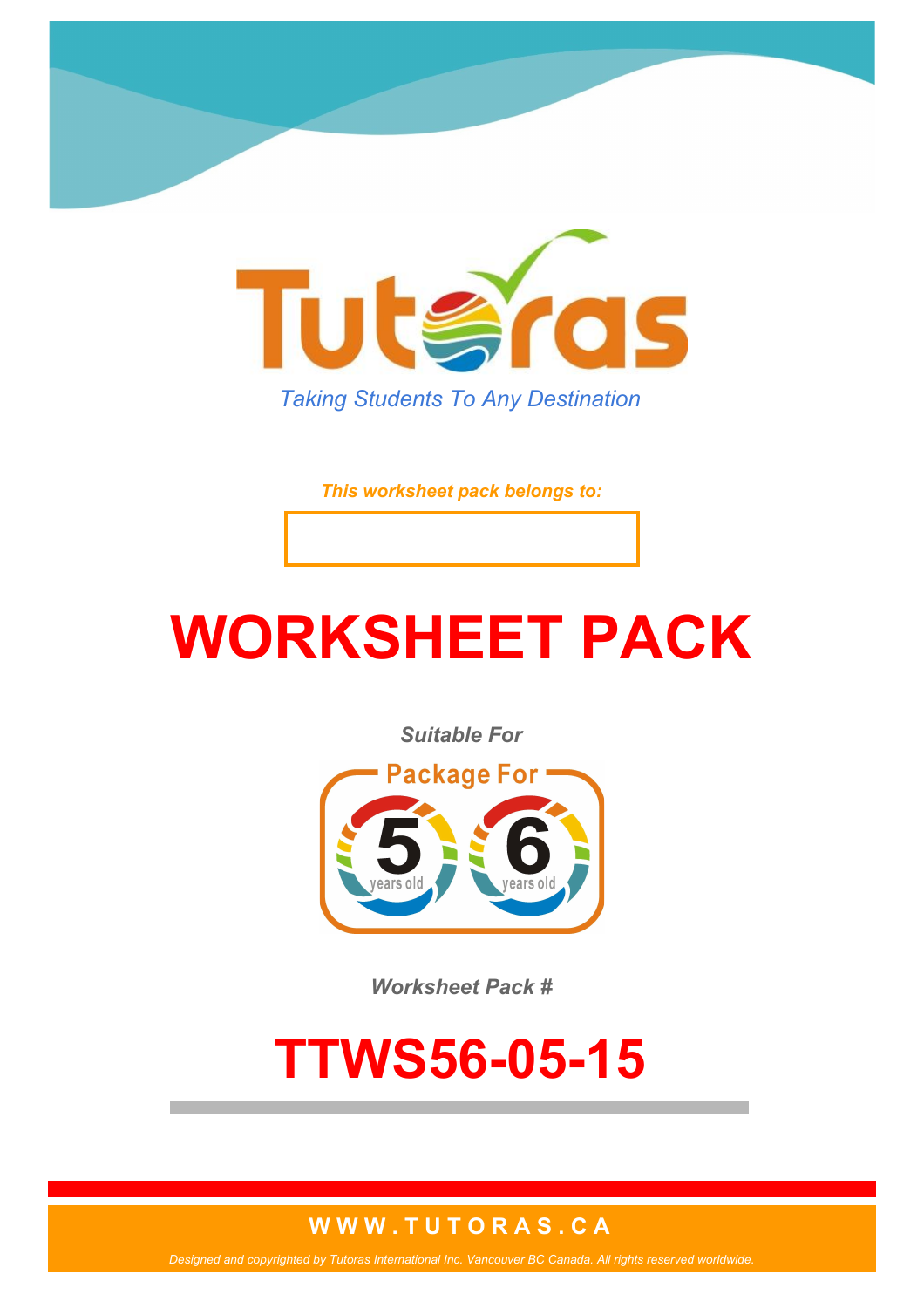



### **COLOR THE VOWELS AS REQUIRED**



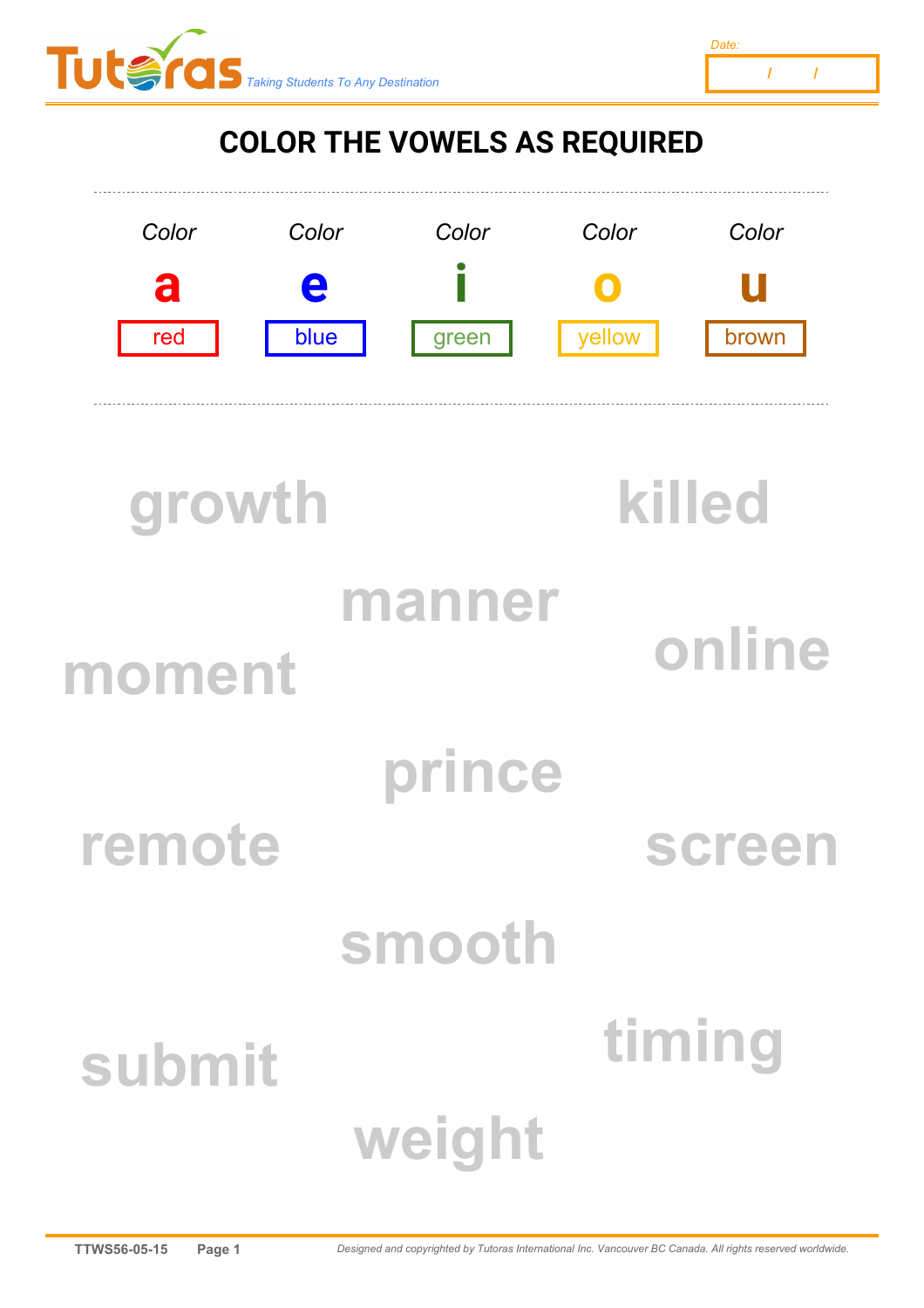



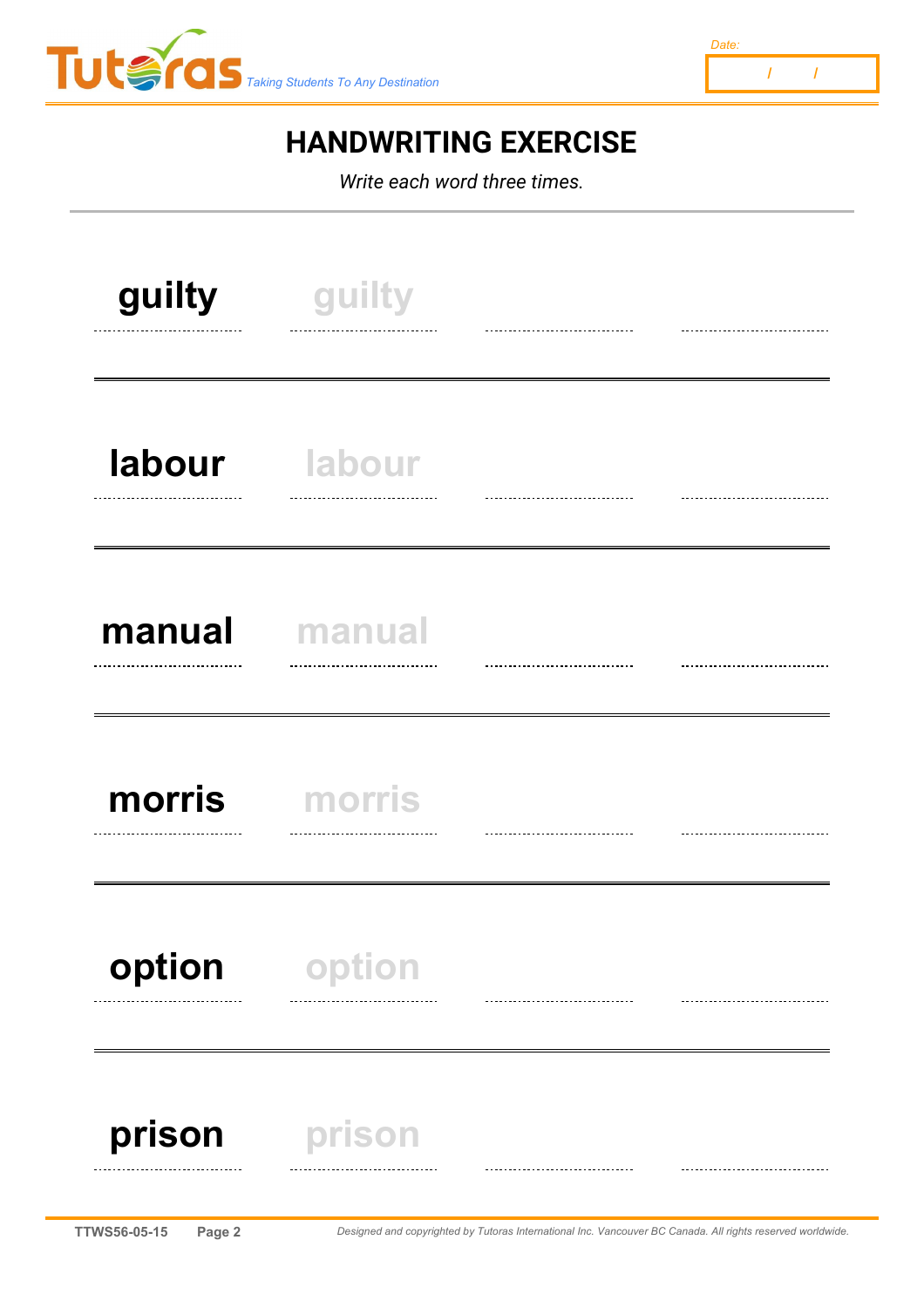



| remove<br>                    | remove<br><br>                                                                                             |  |  |
|-------------------------------|------------------------------------------------------------------------------------------------------------|--|--|
| search<br>                    | search<br>                                                                                                 |  |  |
| social<br>                    | social<br>                                                                                                 |  |  |
| sudden sudden<br>             | <br>                                                                                                       |  |  |
| tissue                        | tissue<br><br>-----------------------                                                                      |  |  |
| wholly                        | wholly<br>                                                                                                 |  |  |
| <b>TTWS56-05-15</b><br>Page 3 | Designed and copyrighted by Tutoras International Inc. Vancouver BC Canada. All rights reserved worldwide. |  |  |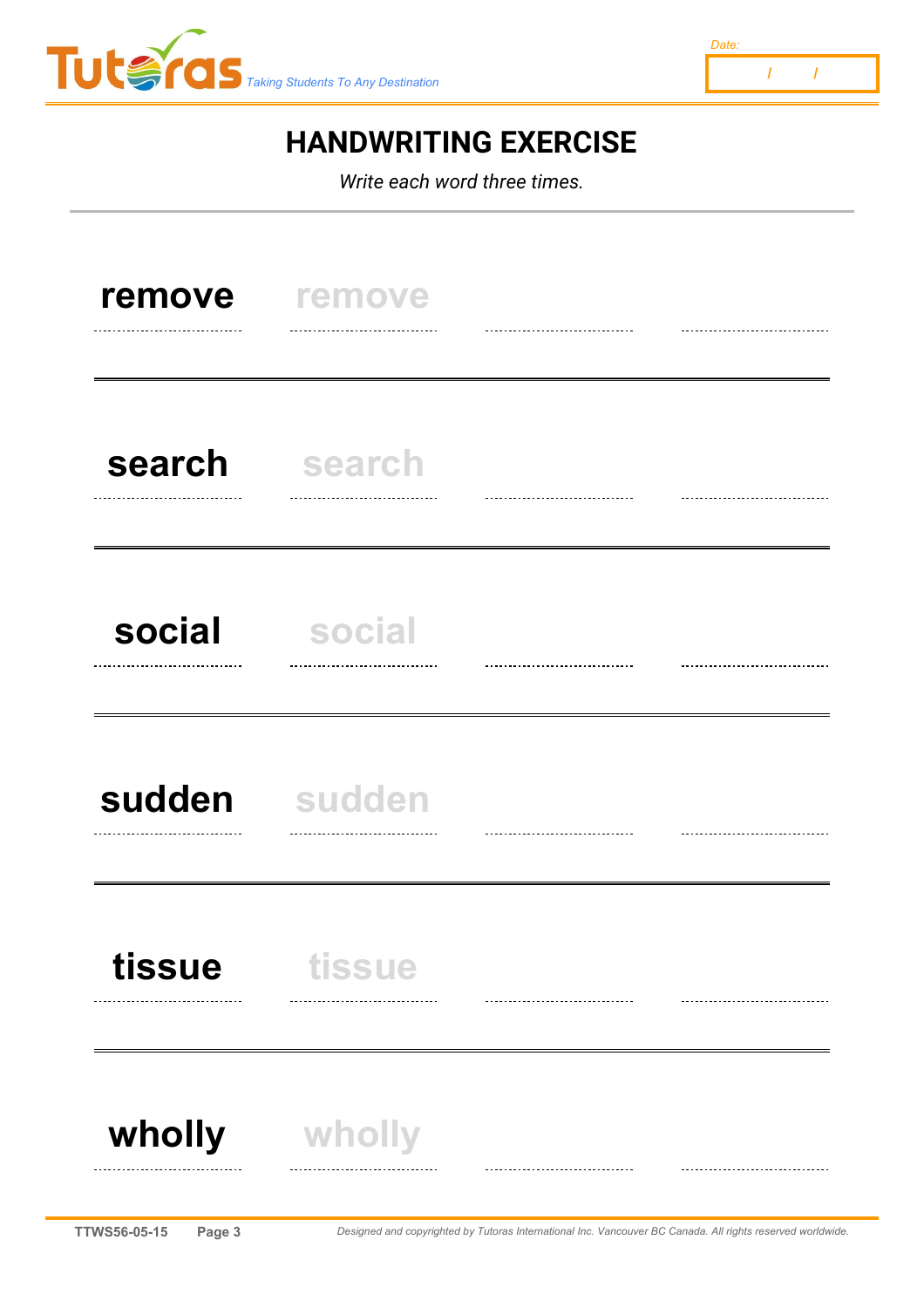



|        | handed handed |  |
|--------|---------------|--|
| latest | <b>latest</b> |  |
| margin | margin        |  |
| mostly | mostly        |  |
| orange | orange        |  |
| profit | profit        |  |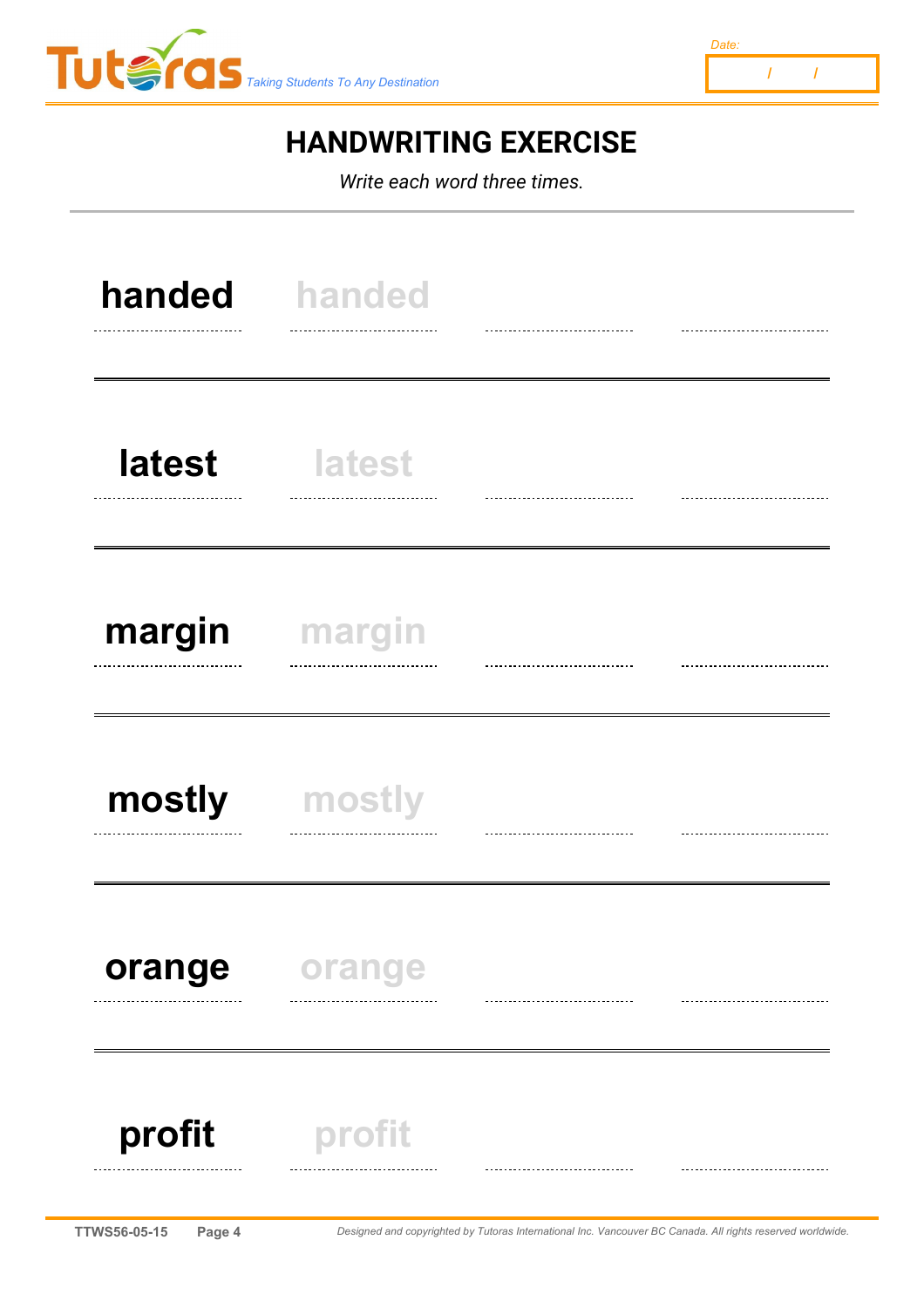



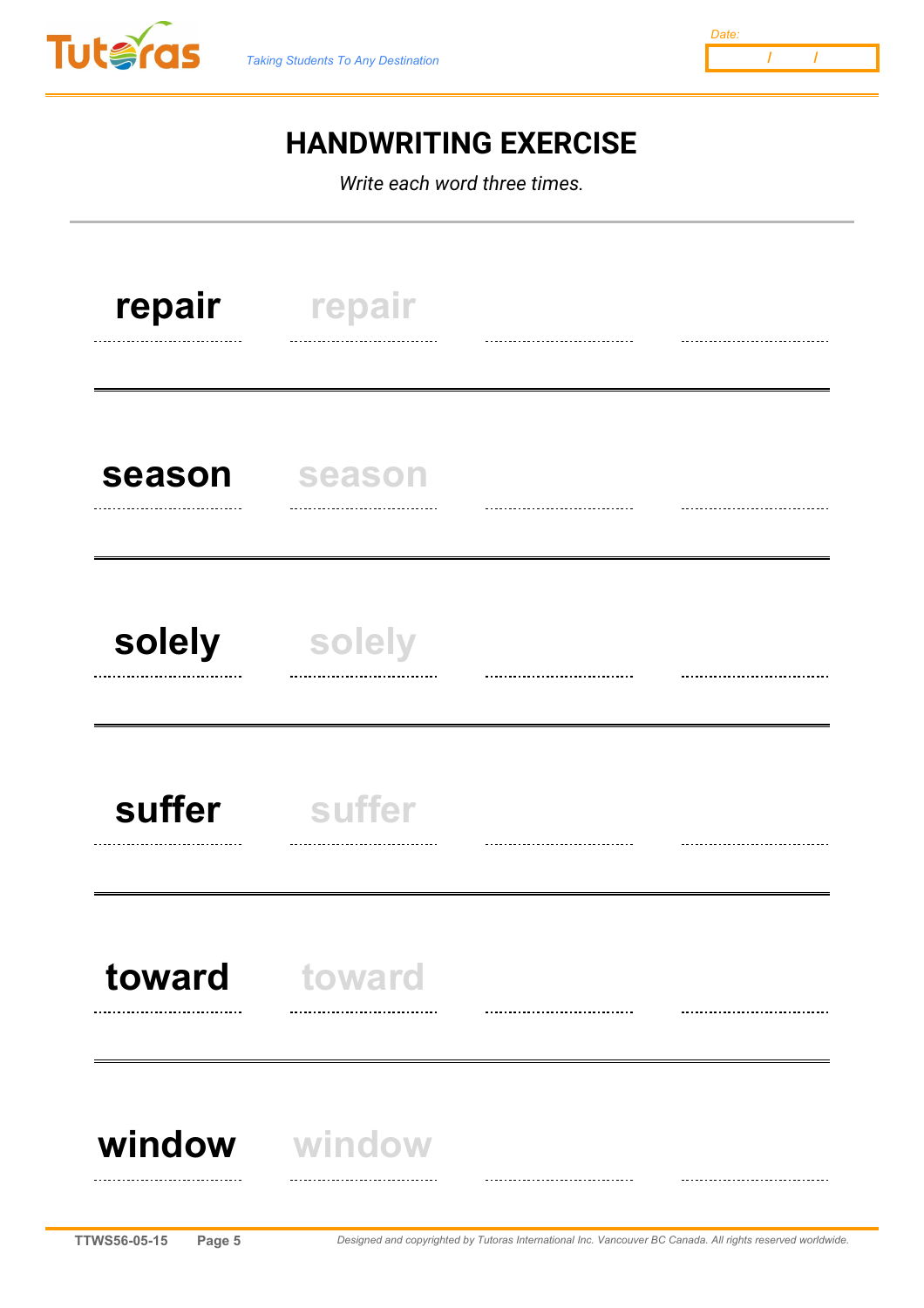